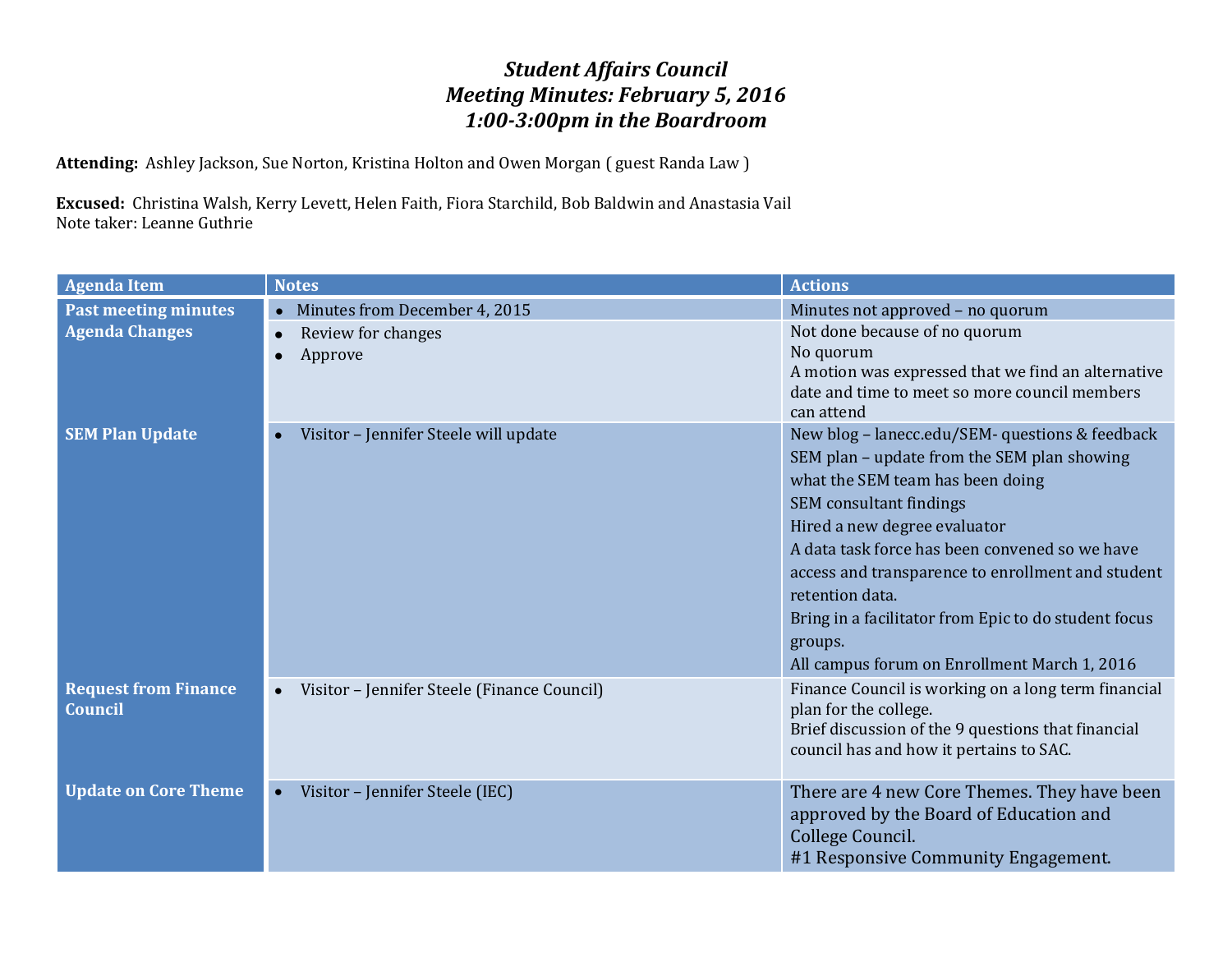|                                                  |                                                                                         | #2 Accessible and Equitable Learning<br>Opportunities.<br>#3 Quality Educational Environment.<br>#4 Individual Student Achievement.<br>The Strategic plan is being updated.<br>It will be organized around the Core Themes<br>Meetings with all the Governance Councils<br>have been started.<br>IEC is mapping the new Core Themes to the<br>existing Strategic direction.<br>How can Student Affairs Council be involved?<br>Be part of a group, attend workshops<br>$\Omega$<br>As a Council, do planning & policy work,<br>$\Omega$ |
|--------------------------------------------------|-----------------------------------------------------------------------------------------|-----------------------------------------------------------------------------------------------------------------------------------------------------------------------------------------------------------------------------------------------------------------------------------------------------------------------------------------------------------------------------------------------------------------------------------------------------------------------------------------------------------------------------------------|
|                                                  |                                                                                         | aligning with the Core Theme?                                                                                                                                                                                                                                                                                                                                                                                                                                                                                                           |
| <b>Identifying Essential</b><br><b>Documents</b> | What is essential?<br>What policies and procedures are essential for students?          | Motion to revisit this when we have quorum.<br>Discussion about what is the definition of<br>essential? Sorting through COPPS by students.<br>Making a list of what will be essential. Then they<br>need to be translated to Spanish. We need to talk to<br>Diversity Council.                                                                                                                                                                                                                                                          |
| <b>Information Sharing</b>                       | • Davis Jenkins February 19th<br>-Consider alternative meeting day 3rd week of February | This was not done so there was no meeting on<br>2/19/16                                                                                                                                                                                                                                                                                                                                                                                                                                                                                 |
| <b>Other items</b>                               | Hold the Date: All Council Meeting Feb. 18, 3-5pm Location<br>(TBD<br>$\bullet$         | Discussion with Owen about uploading Agendas<br>and Minutes to Governance Council site<br>All agendas need to be posted 24 hrs in advance of<br>meeting.<br>Owen reported on his finding about the travel<br>policy of other Community Colleges in Oregon. He<br>will post his findings on our resource page. Lane's<br>policy is weak.                                                                                                                                                                                                 |
| <b>Adiourn</b>                                   |                                                                                         |                                                                                                                                                                                                                                                                                                                                                                                                                                                                                                                                         |

**NOTE: Documents for the meeting are available on the SAC portal of OrgSync.**

**Adjourned** at 2:50 pm